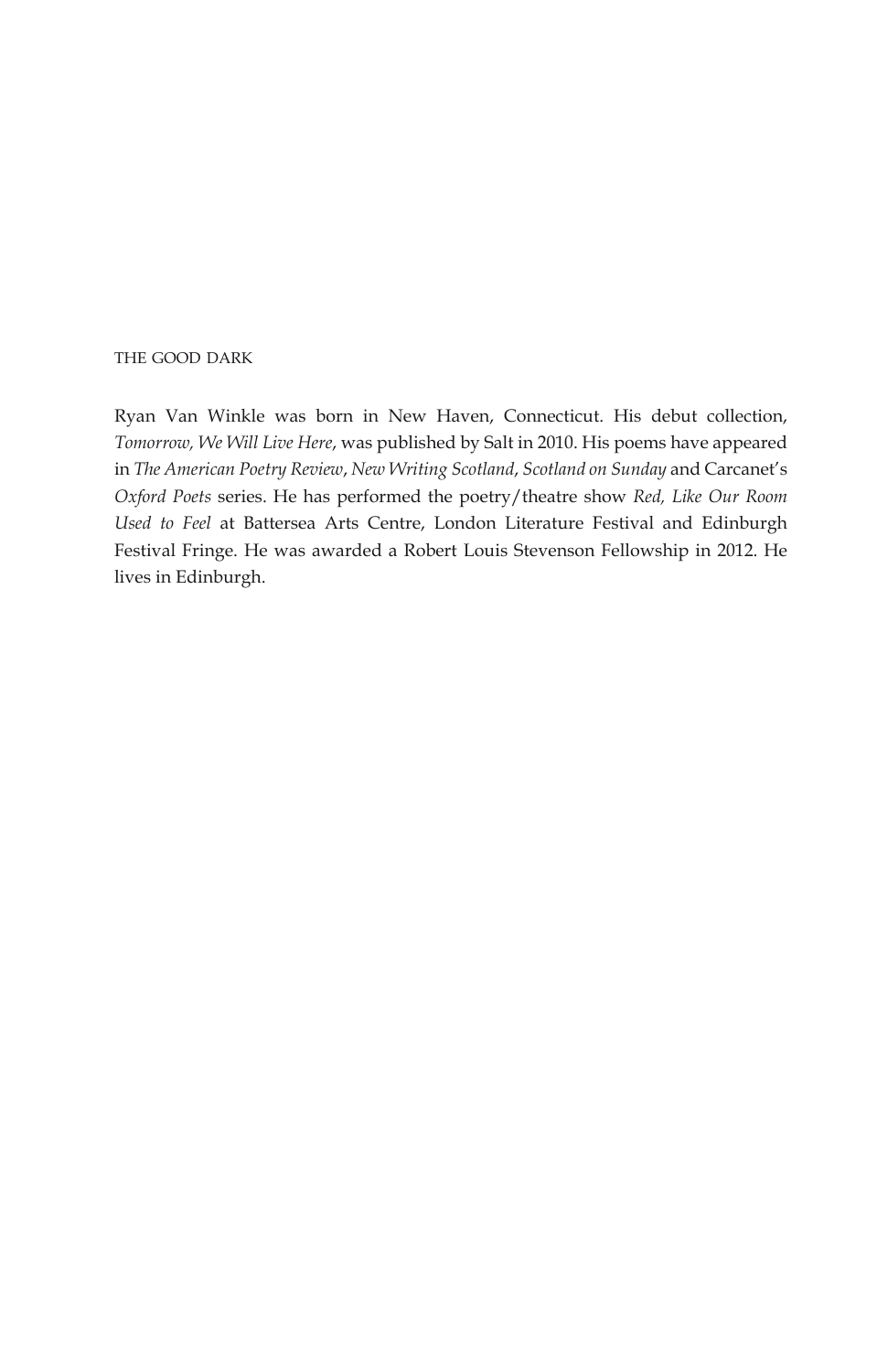## also by ryan van winkle

**POETRY** 

*Tomorrow, We Will Live Here* (Salt Publishing, 2010) *ViewMaster* (Stewed Rhubarb, 2014)

records

*Red, Like Our Room Used To Feel* (Forest Records, 2012)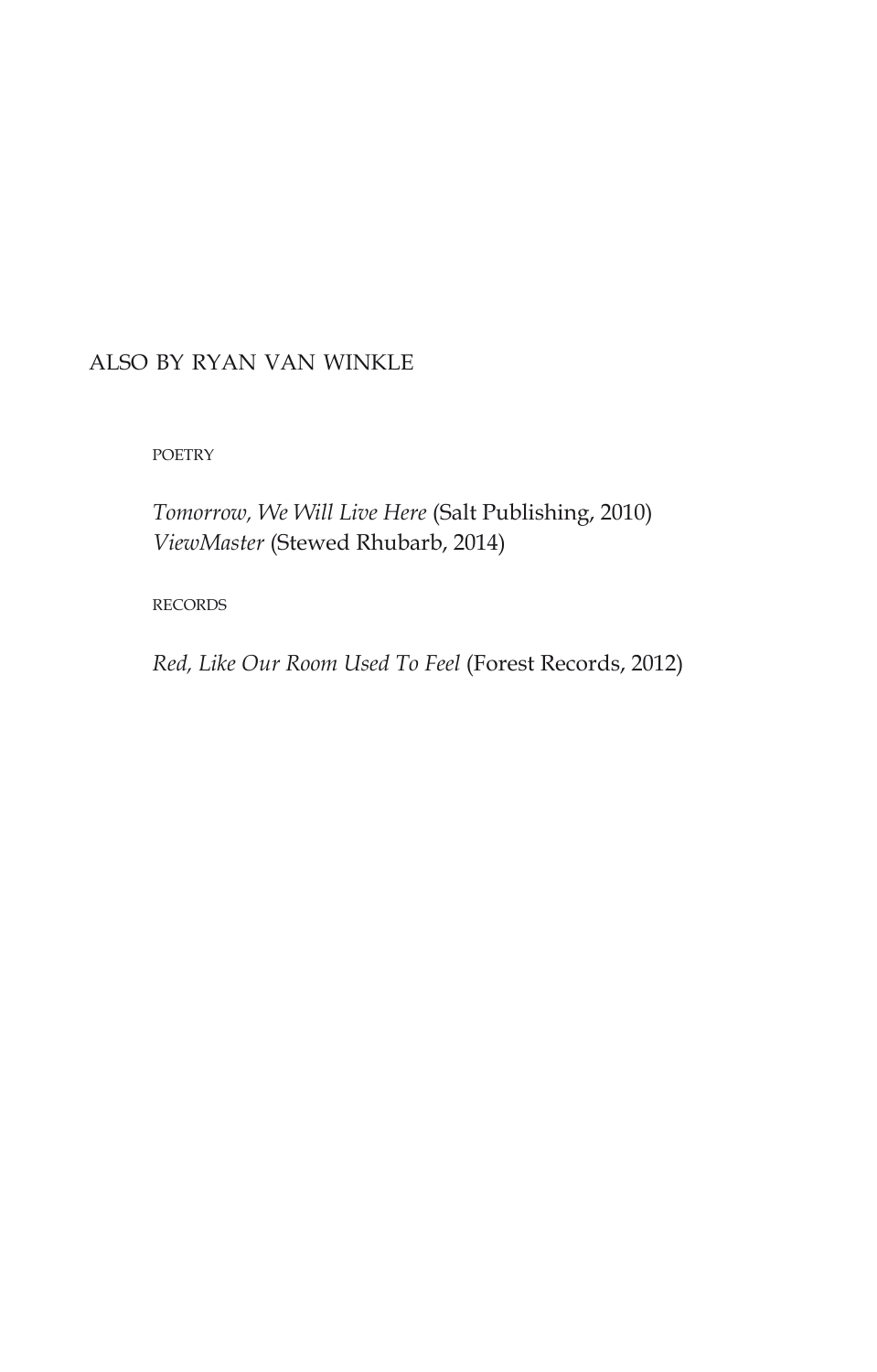## The Good Dark Ryan Van Winkle

Penned in the Margins london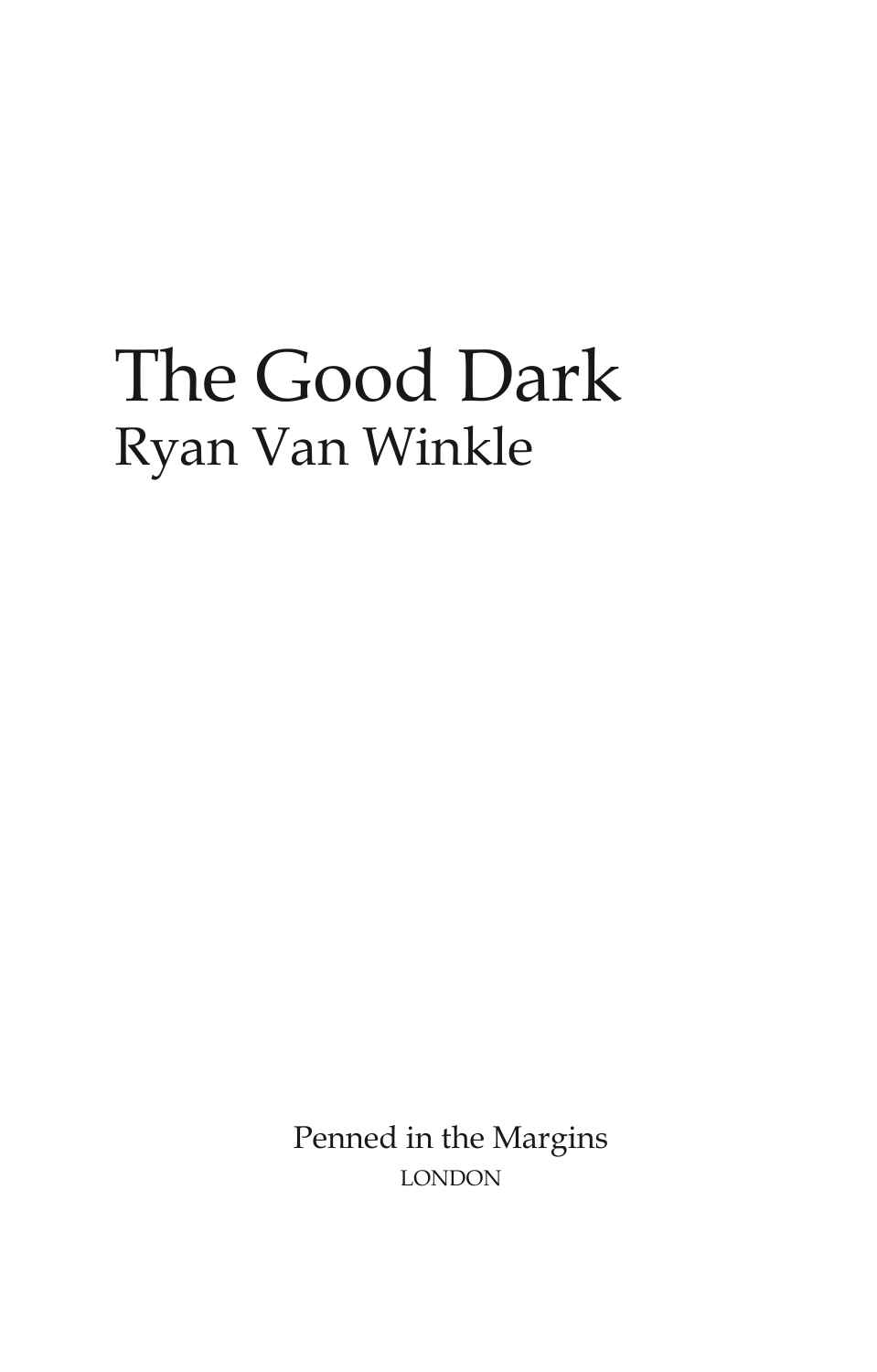#### published by penned in the margins Toynbee Studios, 28 Commercial Street, London E1 6AB www.pennedinthemargins.co.uk

#### All rights reserved © Ryan Van Winkle 2015

The right of Ryan Van Winkle to be identified as the author of this work has been asserted by him in accordance with Section 77 of the Copyright, Designs and Patent Act 1988.

This book is in copyright. Subject to statutory exception and to provisions of relevant collective licensing agreements, no reproduction of any part may take place without the written permission of Penned in the Margins.

First published 2015

Printed in the United Kingdom by Berforts Information Press Ltd.

ISBN 978-1-908058-28-7

This book is sold subject to the condition that it shall not, by way of trade or otherwise, be lent, re-sold, hired out, or otherwise circulated without the publisher's prior consent in any form of binding or cover other than that in which it is published and without a similar condition including this condition being imposed on the subsequent purchaser.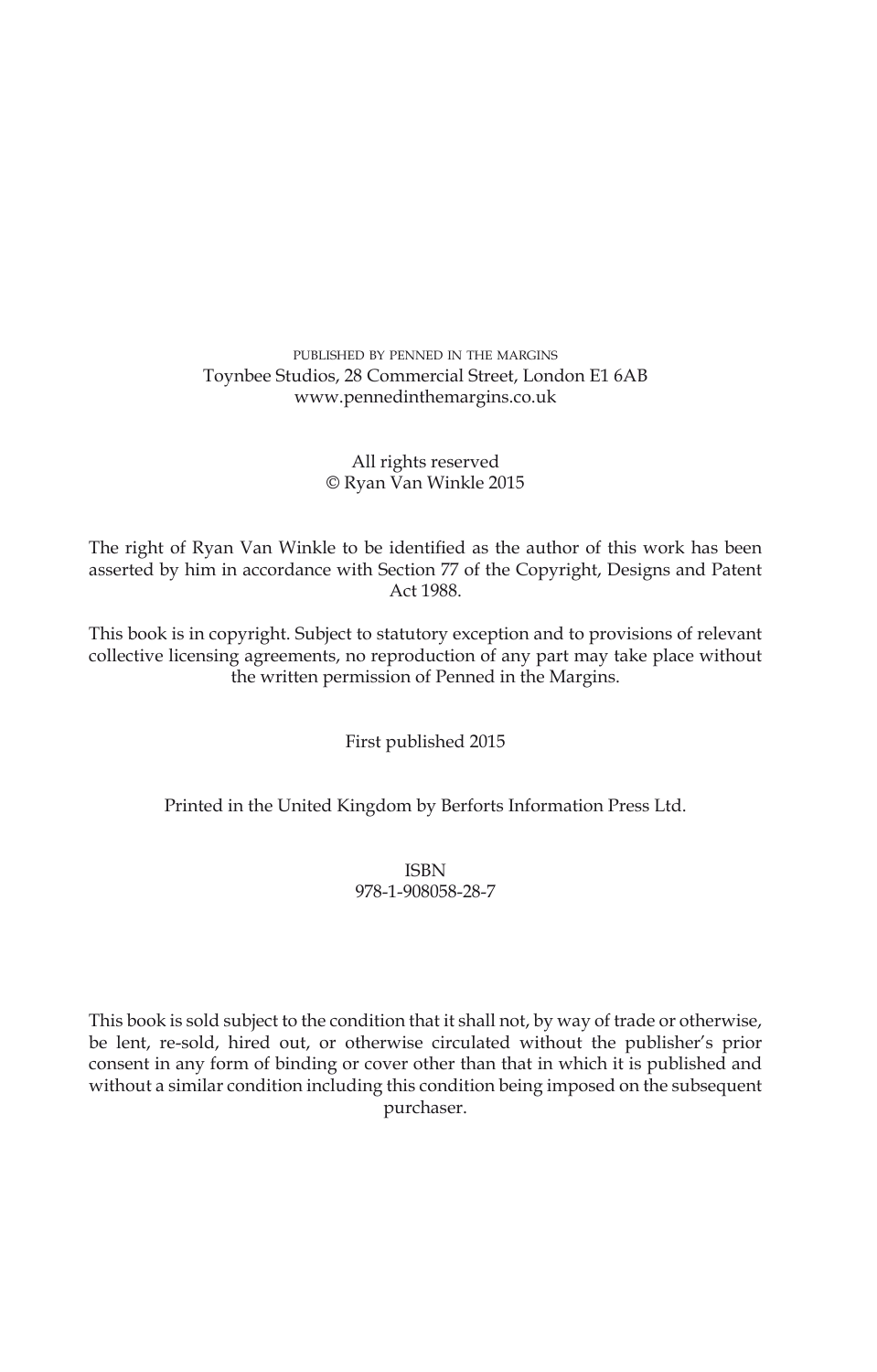## **CONTENTS**

| <b>ACKNOWLEDGEMENTS</b>                     | 7  |
|---------------------------------------------|----|
| The Duke in Pines                           | 15 |
| Untitled (The Decemberists)                 | 17 |
| Quarry                                      | 19 |
| I Do Not Want Rain for Rain                 | 21 |
| After the Service                           | 25 |
| You May Not Take Me from The Hills, The Sea | 27 |
| Snow Passing in the Night                   | 28 |
| Gerontocracy                                | 29 |
| Untitled (Howe)                             | 31 |
| Wait, Listen, If                            | 32 |
| Window, Not Sky                             | 34 |
| Untitled (Lynch)                            | 36 |
| I Look Up Again                             | 39 |
| The Day Our Desks Grew                      | 41 |
| Seasoning a Wok                             | 42 |
| Untitled (Ristovic)                         | 44 |
| A Raincoat, a Spell of Rain Ago             | 46 |
| Epicene                                     | 49 |
| Untitled (Hawthorne)                        | 50 |
| One Year the Door Will Open                 | 52 |
| Untitled (Lincoln)                          | 53 |
|                                             |    |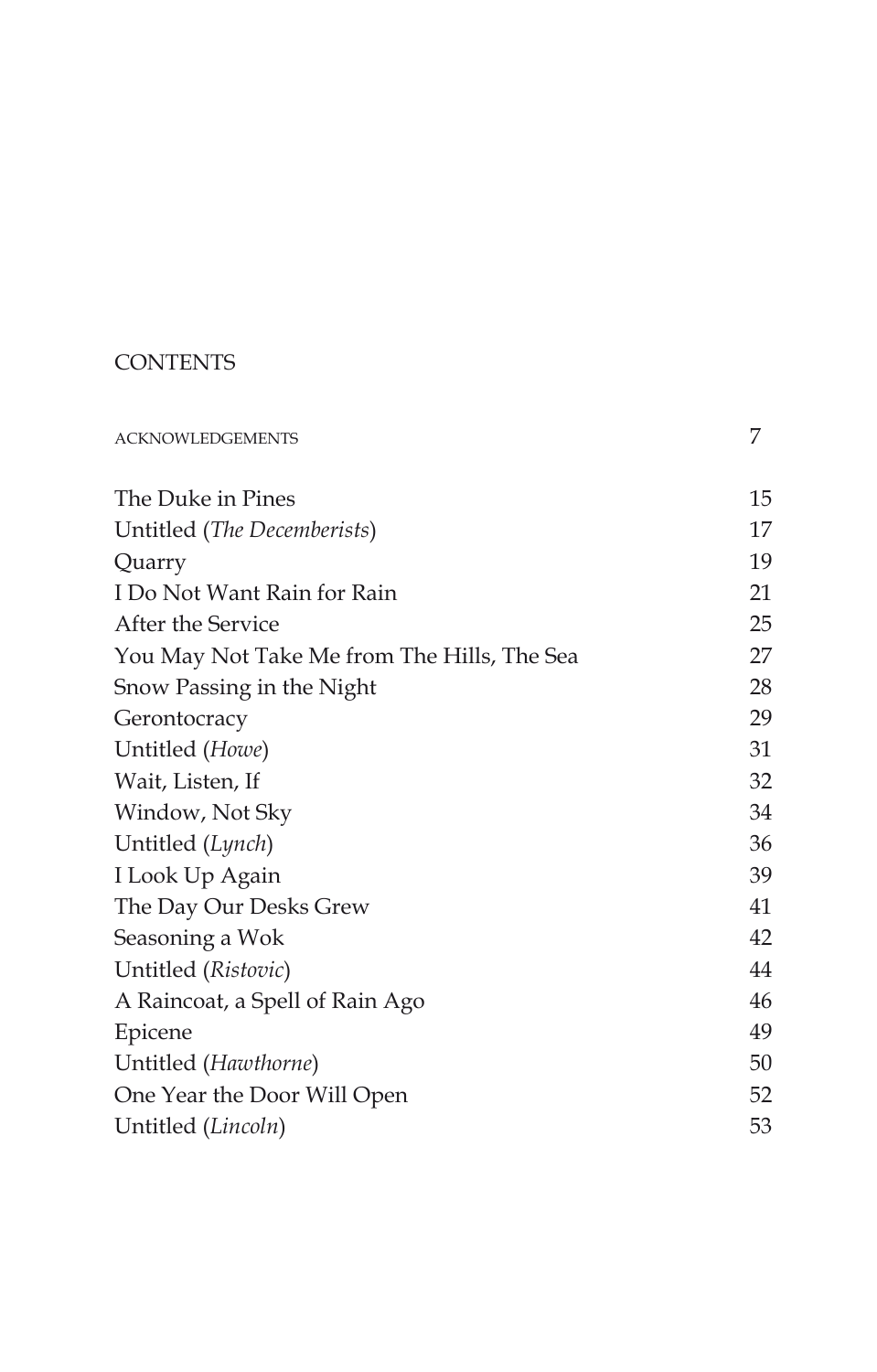| Summer Nights, Walking | 55 |
|------------------------|----|
| Untitled (Snoopy)      | 57 |
|                        |    |
| <b>NOTES</b>           | 69 |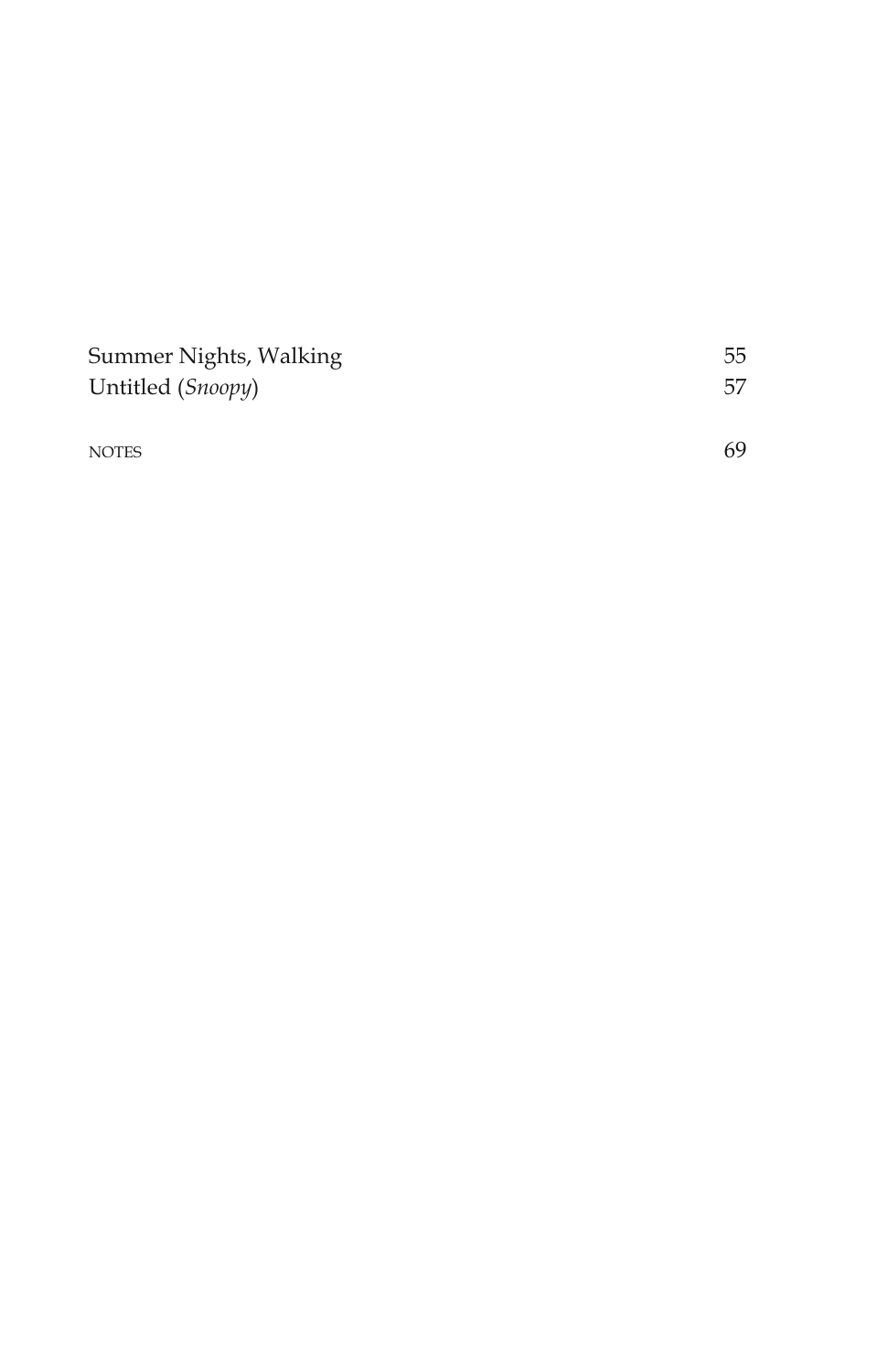### acknowledgements

Acknowledgements are due to the editors of the following publications for first printing many of the poems in this collection: *3:AM*, *The American Poetry Review*, *Beat the Dust*, *B O D Y*, *Gutter*, *The Istanbul Review*, *The Ofi Press*, *Missing Slate*, *Poetry New Zealand*, *Poetry Scotland*, *Valve*, *The Year of Open Doors* (Cargo Press).

I want to thank the friends and writers who offered their eyes and ears in aid of the work in this collection: Anna Bacciarelli, Krystelle Bamford, Michael Burkard, Dave Coates, Steven Fowler, Colin Fraser, Dan Gorman, Nick Holdstock, Peggy Hughes, Katherine Leyton, Benjamin Morris, Mario Petrucci, Mary Ruefle and Samantha Woods among others (who know who they are and to whom I am equally grateful). Many thanks to Tom Chivers at Penned in the Margins for the care taken in putting this into the world. During the writing of this book, I was Reader in Residence at the Scottish Poetry Library and Edinburgh City Libraries in a post funded by Creative Scotland, I'd like to thank them as well as the following organizations who have offered support in many forms over the years it took to complete this collection: Edinburgh International Book Festival, Highlight Arts, The Robert Louis Stevenson Fellowship and The Scottish Book Trust. I'd especially like to recognize the force for good which is The Forest arts collective in Edinburgh – the artists and volunteers there continue to sustain and amaze me. Thank you to Gareth Warner for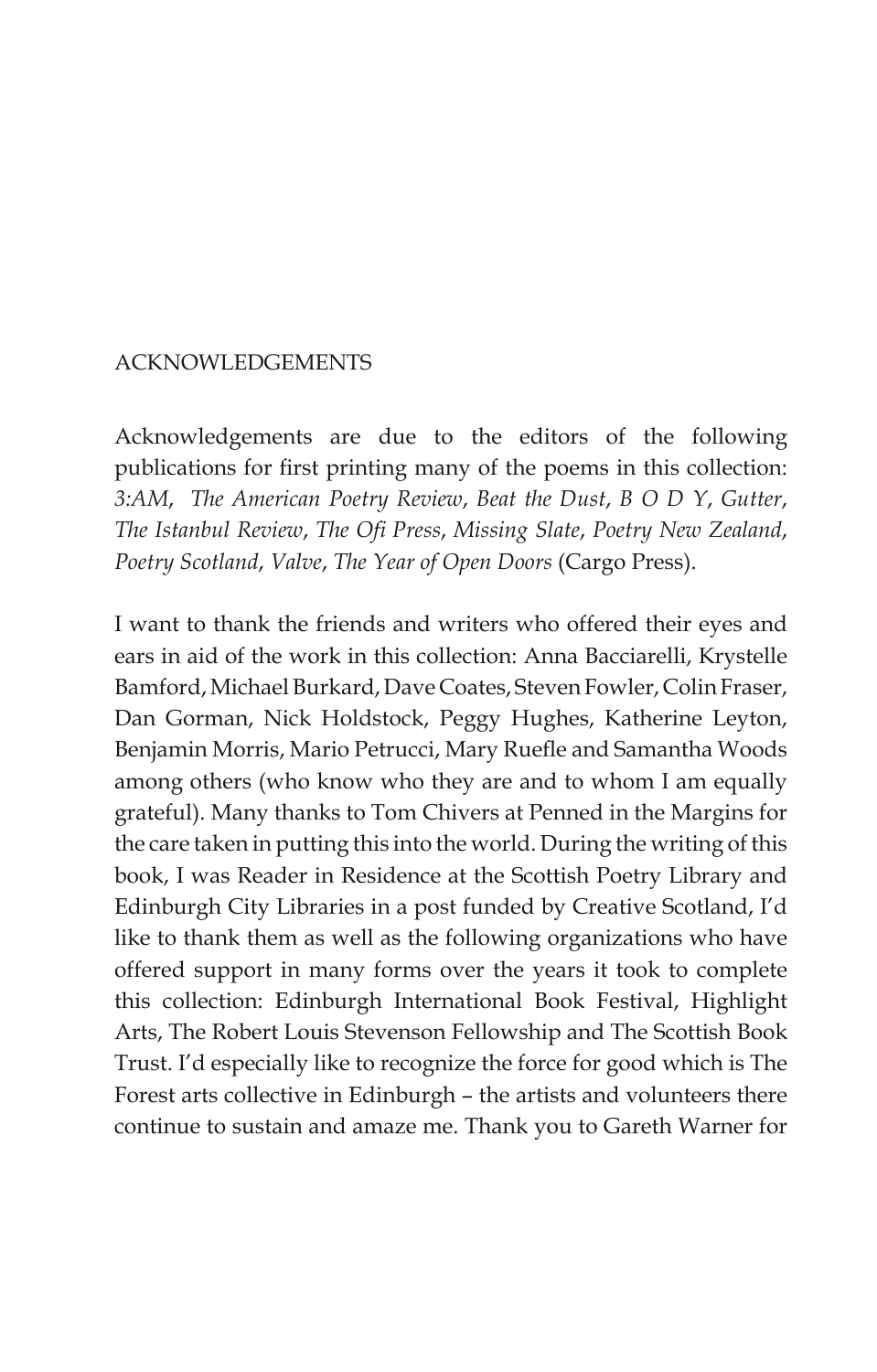his invaluable collaboration on *Red, Like Our Room Used to Feel* where many of these poems were first performed. I am also grateful to Shelley Hastings at Battersea Arts Centre, Deborah Pearson at Forest Fringe, James Runcie at the Southbank Centre, David Stavanger at Woodford Folk Festival and Rupert Thomson at Summerhall for supporting that show. And, of course, thanks to the many friends who have supplied beds, translations and conversations while I've been away from home.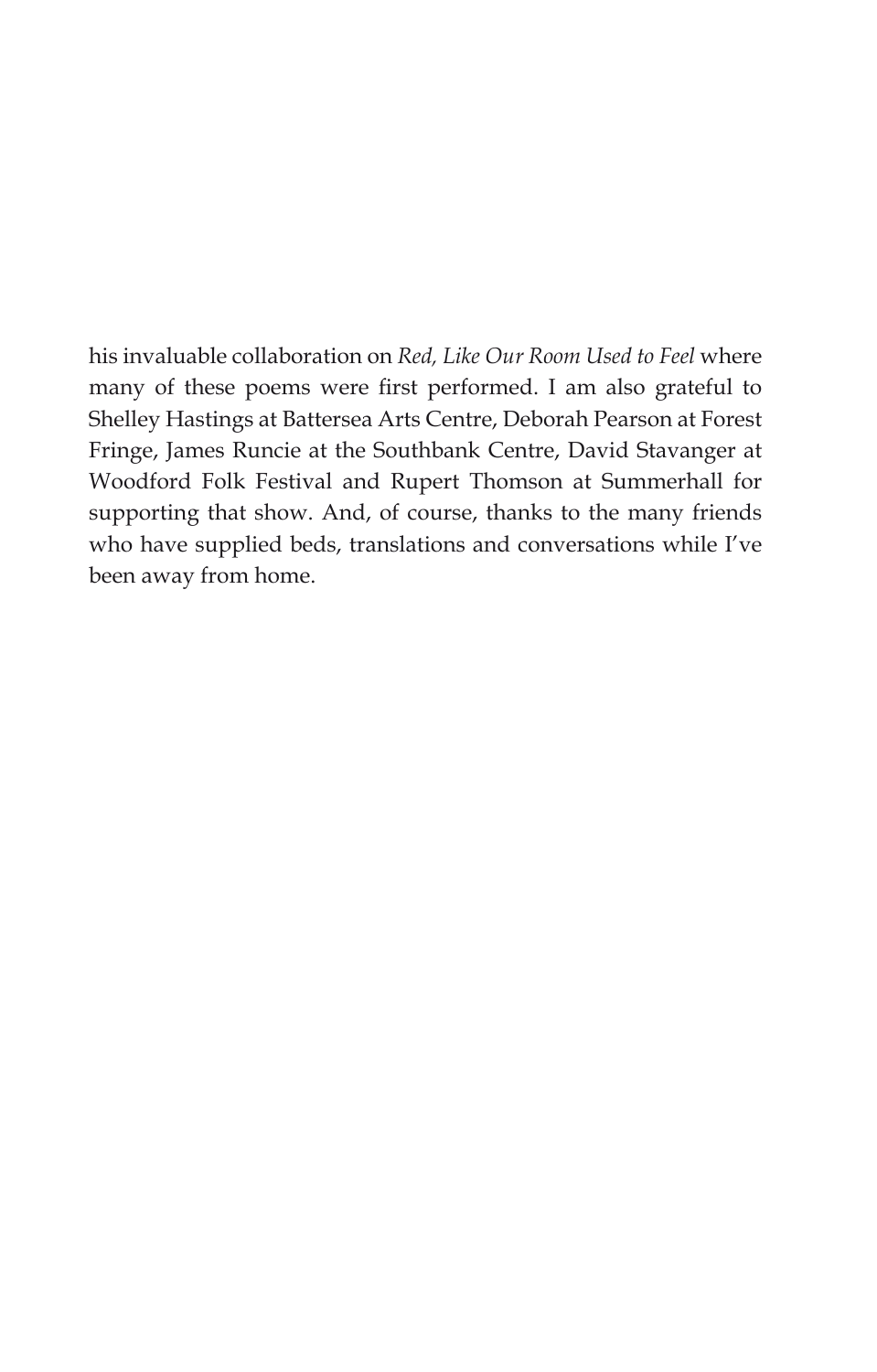*For my brothers*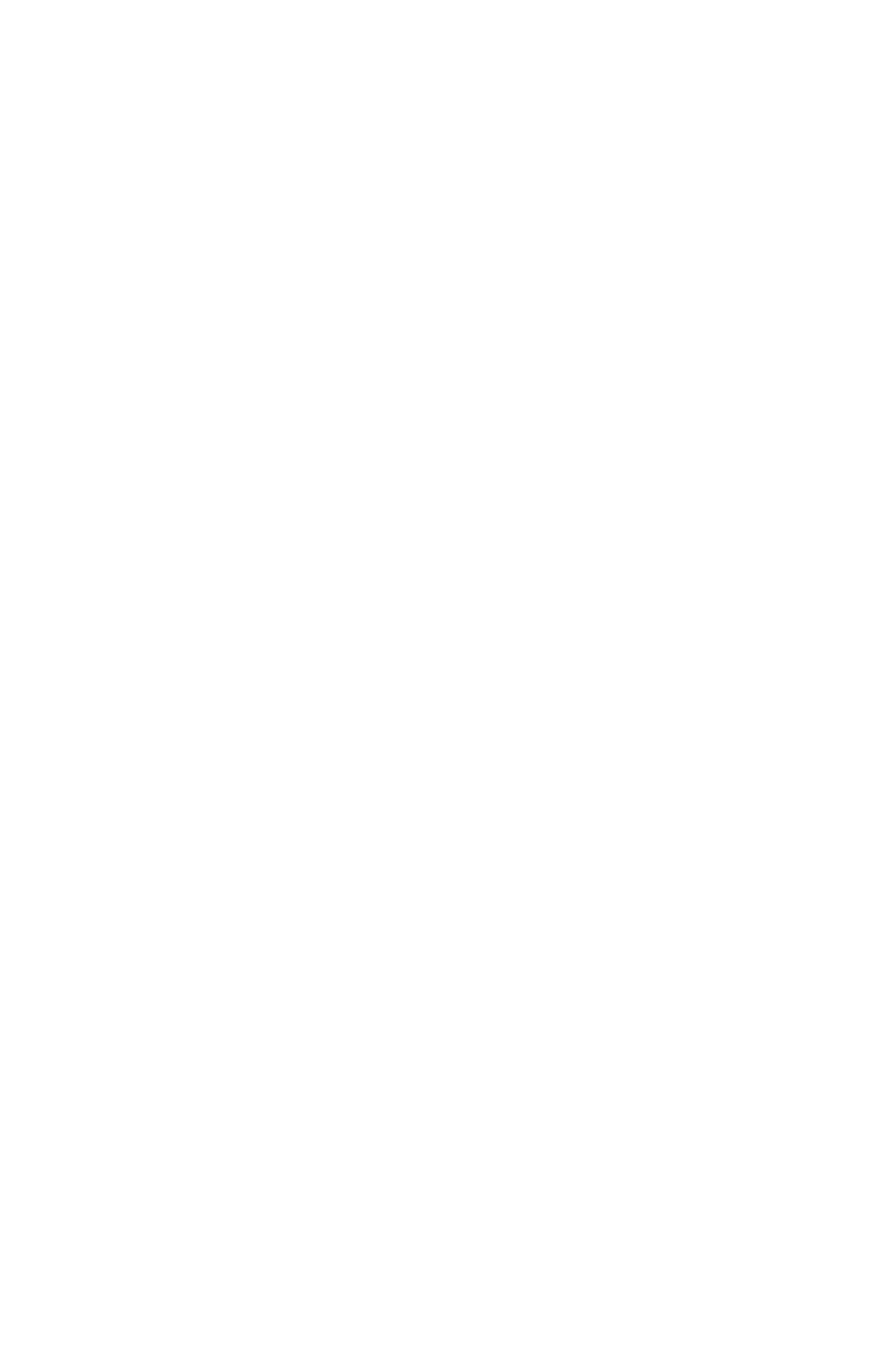*'The place from which you take your orders is probably the most secret place you have.'* Athol Fugard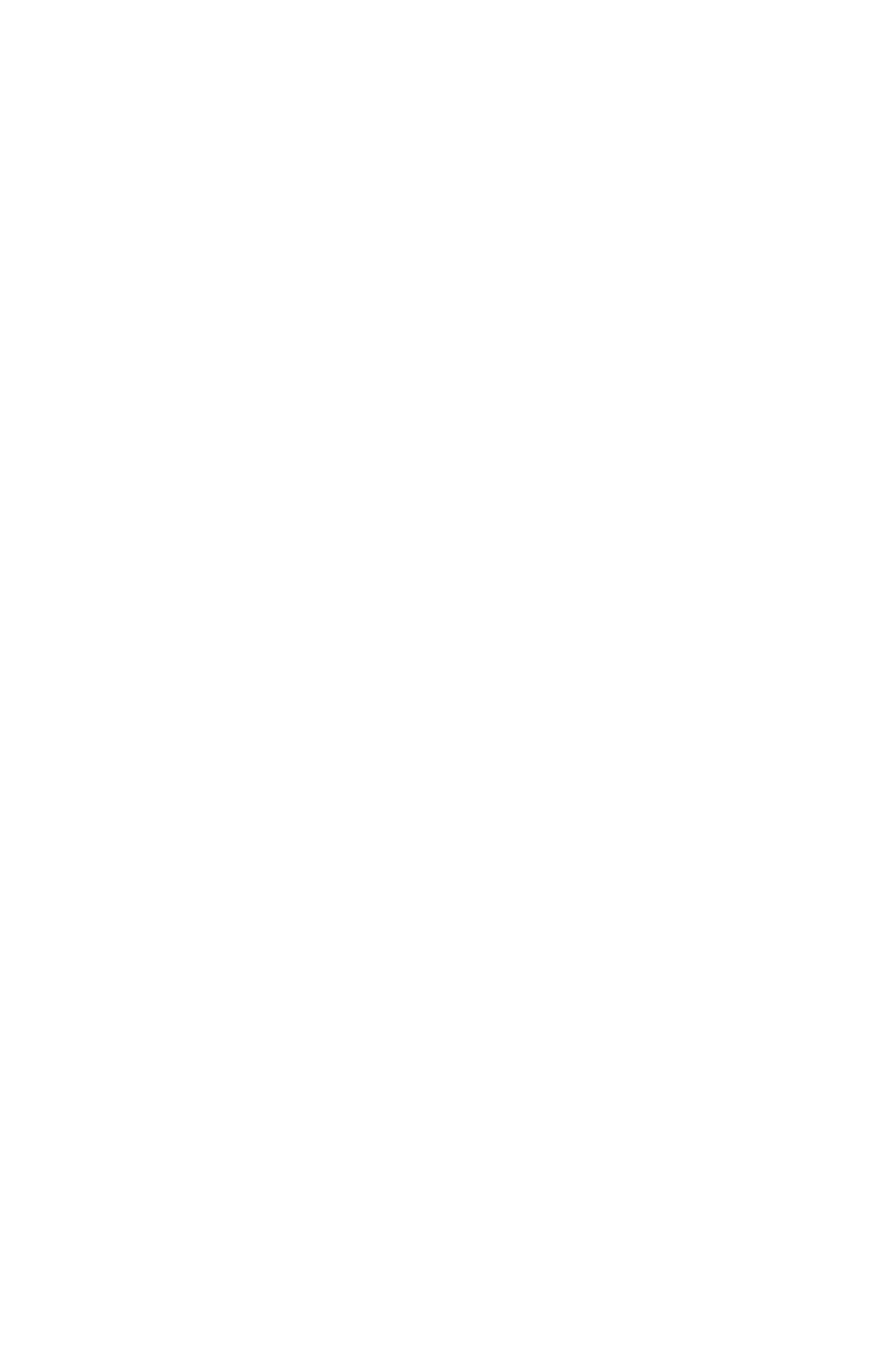# The Good Dark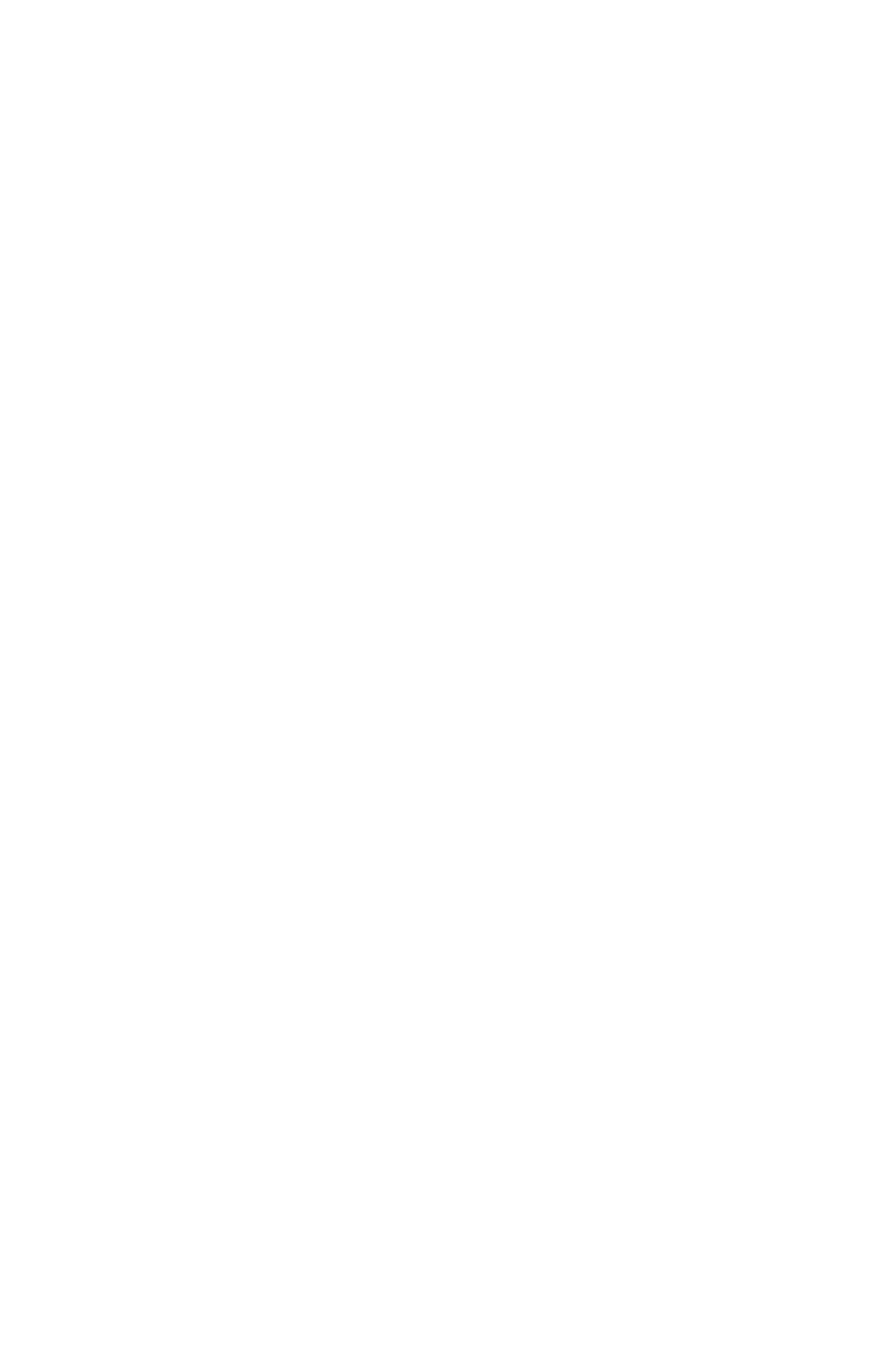## The Duke in Pines

I woke up with Duke Ellington in Pines like there was nothing else: no muesli, nor porridge, just Ellington and Pines and so it seemed I needed to write you a postcard

telling you *I am okay*. That yes, it's been a sacrificial three years — but then I come across the smell of pink soap, pine sap stuck between cords or a greyhound snuffing my hand and I think

I ought to write a long letter that says: *I am doing well*. The forest is high with berries that stain my boots red, like our room used to feel. And yes, I am in woods – literal or metaphorical, you can put me wherever is easy – in a room where wind always wuthers or in the trunk of an old, dead tree. I always put you in a dress you never wore but I used to touch

every day, getting my shirt or tie or sometimes I would open the door and look at the lichen thing, wonder why it had to hang like an unwatered fern, wonder if it ever wanted you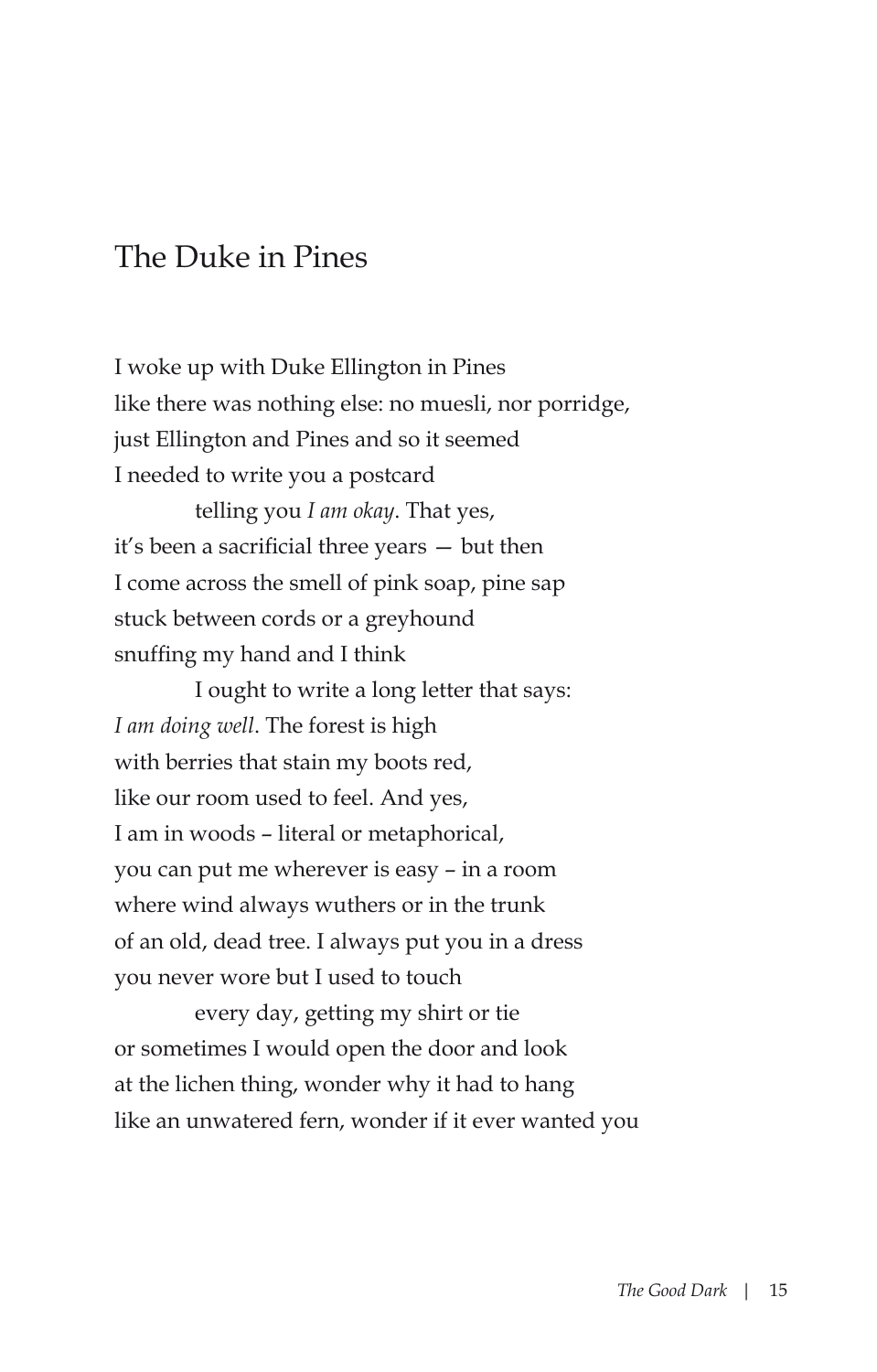the way I sometimes wanted you. And, of course, it was just a dress and it could not say. And I was just a young man and I could not say, even about a dress that did nothing but hang.

I couldn't talk about it. So, what chance was there for us when I would walk every night and count one thousand street lamps? If I ever woke with Ellington and pines you know I would not wake you to say, would not write it on scrap paper and leave it for breakfast. I'd just keep Duke Ellington in Pines in my mind, walk with it, take it to the pictures, buy it a pop, let it rest on my shoulder during long journeys. I would smoke Duke Ellington in Pines with friends and so I am today, smoking Duke Ellington, wanting to pin him down, write him, in pines, to you.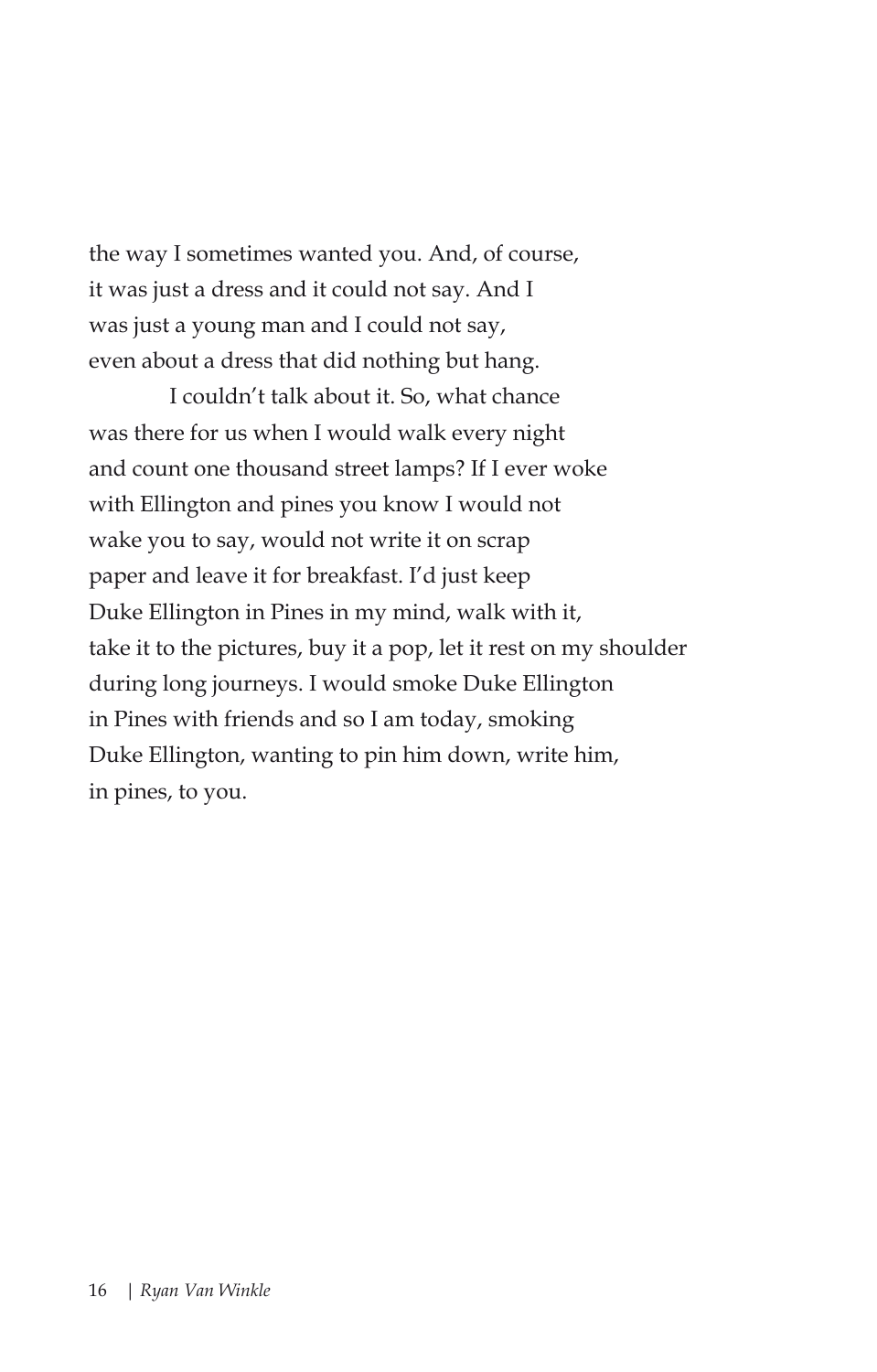§

*'How I lived a childhood in snow...'* The Decemberists

All my childhood was snow: summer snow below the fires of the Forth and September snow in my bowl, rushed before the bus rose up a pelted hill.

 And sometimes I am sure if you cut me open I would not be recognized as white, as anything but smoke. Sometimes all my words were snow and I would push

or pile them in the corner of my room. I would lie in bed and watch porn sprout

under snow at the end of the spectrum, snow so much I forget the names of little flowers

father calls weeds. And still I have whole years of snow. I return to snow like a salmon and like salmon I know